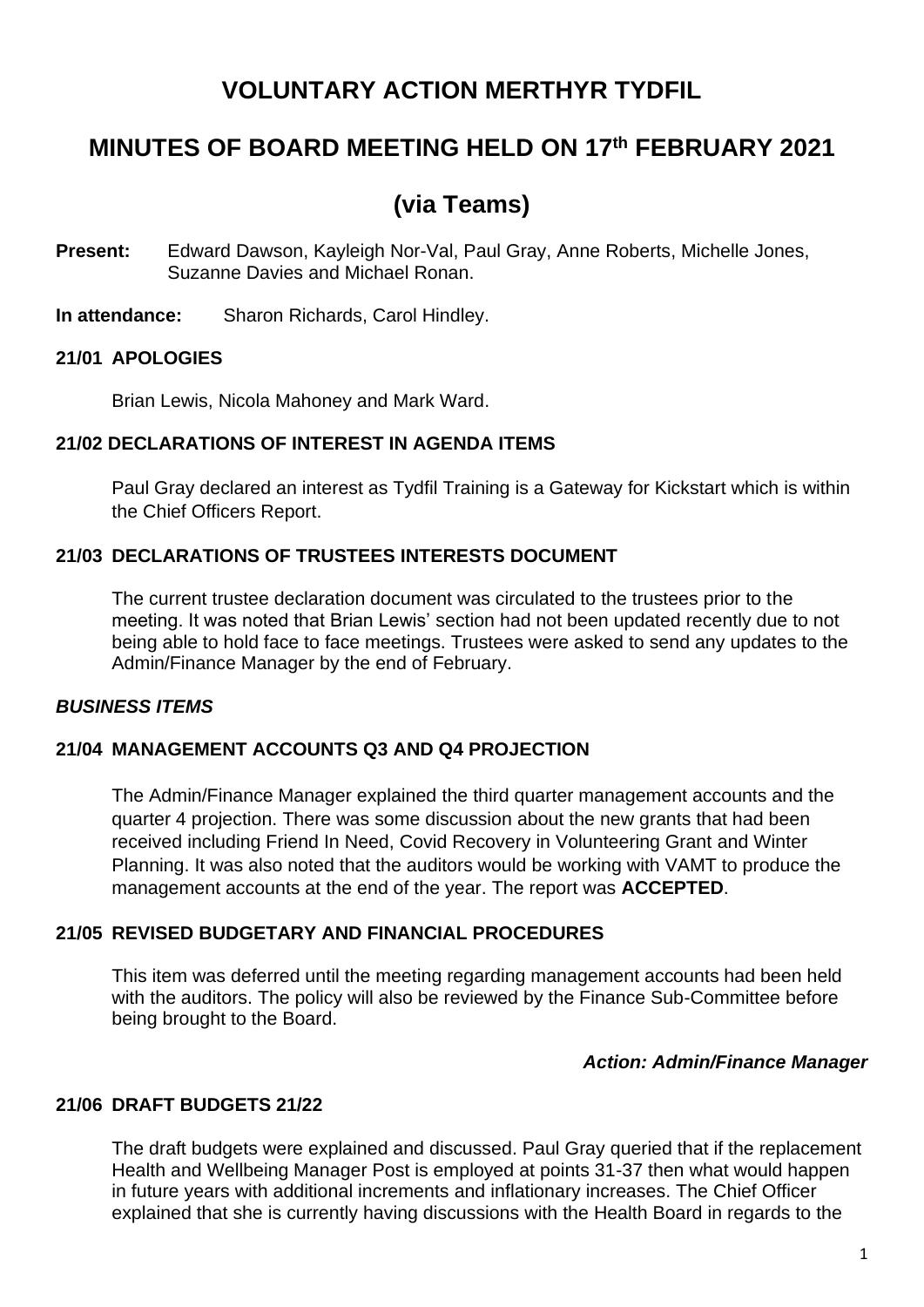future funding for this post as it has been underfunded for a long time. The budgets were **AGREED** in draft format.

# **21/07 CHIEF OFFICERS REPORT**

- 1 The Chief Officer explained that the Kickstart application which VAMT submitted had not been supported. However the Kickstart rules have now changed so organisations can either apply via a Gateway organisation or they can apply independently. No feedback will be received on why the original application was not being supported as this is DWP policy.
- 2 There was a discussion around the regional mental health posts. Interlink have offered a new way of using the mental health grant that they usually receive to provide a regional service. The suggestion is to retain one adult mental health worker and to split the rest of the grant to provide a part time children and young persons mental health worker for each Cwm Taf area. This is also a Lloyds Bank Foundation priority for next year. The Chief Officer requested that VAMT support this post and allow reserves to be utilised in order that the post be a full time post. After discussions around the need for the post it was **AGREED** to support this suggestion. Paul Gray asked that figures are prepared for the next meeting.

#### *Action: Admin/Finance Manager/Chief Officer*

3 The Chief Officer explained the suggested new structure to the Board. The Chief Officer noted that the Admin/Finance Officer functions need to be further explored. The Chief Officer also thanked the Admin/Finance Manager and the ICF Community Coordinator with their assistance in covering the vacant Health and Wellbeing Manager Post. The structure was **AGREED** by the Board.

### **21/08 QUARTER 3 MONITORING**

The Chief Officer explained that there had been an issue with the monitoring figures which have now been resolved and recalculated with the assistance of WCVA. It was noted that the figures are shared with WCVA, Merthyr Tydfil County Borough Council and the Health Board. The Chief Officer plans to change the report to a report that is easier to understand and will seek staff input into this. The new layout will be circulated for the first quarter of 21/22.

### **21/09 FREQUENCY OF FUTURE BOARD MEETINGS**

After a short discussion it was **AGREED** to alter the frequency of Board meetings from every other month to quarterly to fall in line with financial and monitoring quarters. It was also noted that an additional meeting would be needed during September with the auditors to agree the annual audited accounts.

## **21/10 TRUSTED CHARTIY MARK**

NCVO have announced that they are no longer administering the trusted charity mark and they are currently looking for a successor. The Chief Officer will keep the Board informed of any developments.